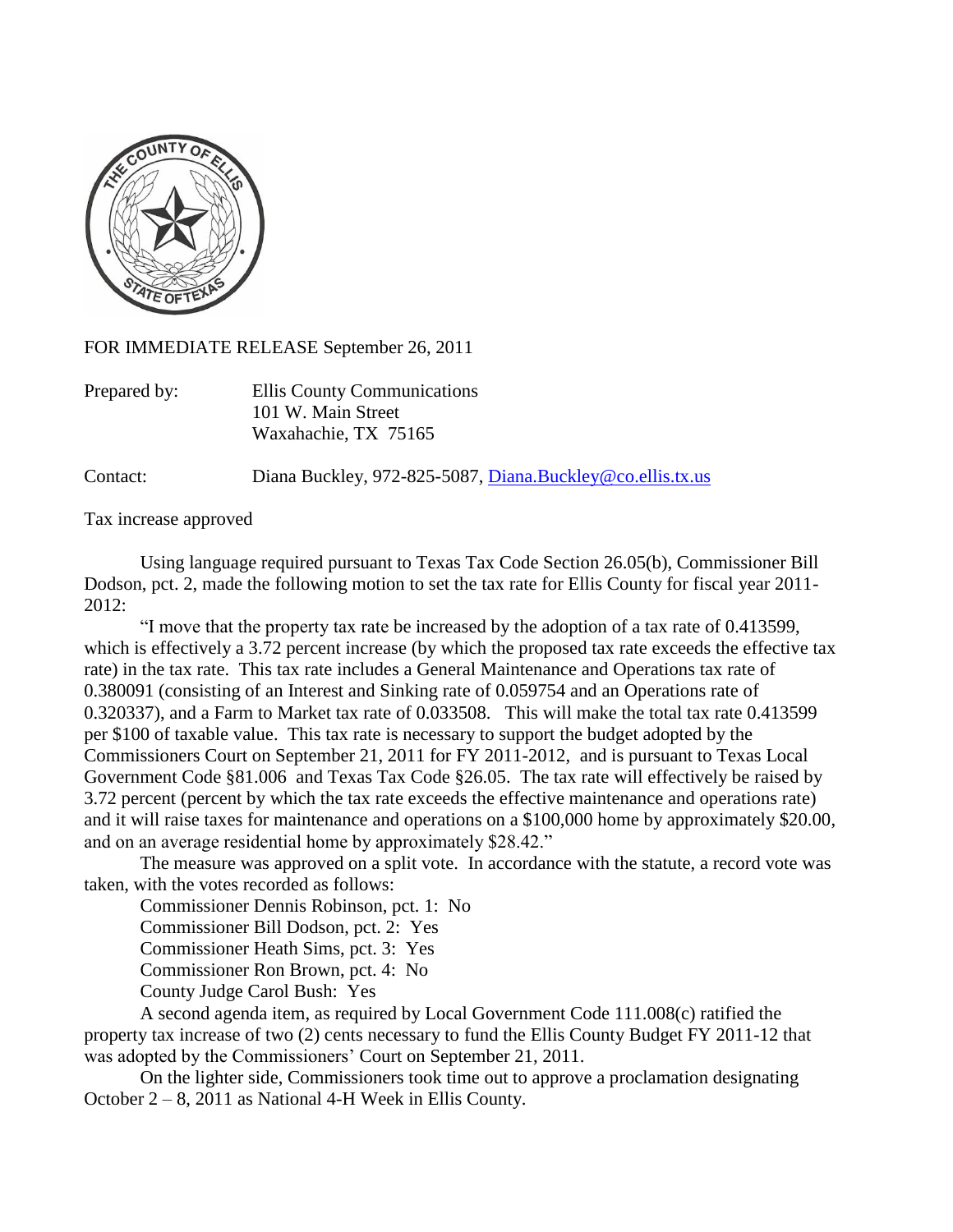"One of the very enjoyable things we get to do as a Commissioners' Court is to recognize special people and the special contributions that they make," said Bush. "4-H does a tremendous thing for our community, and we are lucky to have such involved personnel and community members to make this program so successful."

"Over the years, 4-H has changed a little bit," said Sims, before reading the Court's proclamation. "Home schooling has helped that change because it is recognized as an extracurricular activity. Sometime when they have a banquet, go and see the different activities that 4-H offers."

The Court also heard a presentation from Dr. Mackie Owens, Chief Executive Officer of Hope Clinic, detailing the status of the programs at the Clinic.

"I just wanted to give you a few facts about Ellis County and Hope Clinic today as opposed to 2000," Owens said. "The cost per patient has gone down from \$3,500 for indigent health care to, this year, \$1,000 – quite a savings I would say, since we took over this contract. In 2000, we were all volunteer, with only three employees. Today, we have eight providers, and a total of 35 employees. We've come a long way."

Owens detailed the Clinic's services and told the Court that 17,775 patient visits were provided in the last year.

"Most of the indigent clients are complex," she added. "They have many visits, and we didn't keep tabs on how many times they came. They often take 40 minutes for an appointment, whereas a regular appointment is 20 minutes. They take many medications and often require diagnostic testing and sometimes surgery. They often need transportation and referrals to other specialists."

Owens did note that the Clinic's full time dentist had resigned after only four months.

"However, we only had dental care part time when this contract started, and we only had a full time provider for four months," she concluded.

"The county has benefitted greatly from our contract," Bush said.

Following the presentation by Owens, the Commissioners voted unanimously to approve the first installment of the payment for the new fiscal year under the existing contract.

In other business, Commissioners:

- Heard a presentation from Purchasing Agent Alisha Wickens and AT&T Representative David Hardaway regarding potential savings on County cell phones;
- Voted to move the County's current AT&T cell phone numbers from individual plans to a Pooled Minute Plan under the State's Department of Information Resources contract, at an expected savings of up to \$17,000 annually, pursuant to legal approval of the contract;
- Took no action on a proposal to fix telephone line items, disallowing transfer of funds from those line items except upon review by the Commissioners' Court in open session;
- Nominated Jack Walker of Ennis as a candidate to the Board of Directors of the Ellis Central Appraisal District for the term of 2011-12;
- Approved a work order with the City of Ovilla in pct. 4;
- Approved three replats and three variances under the Department of Development;
- Approved interlocal cooperation contracts with the City of Ennis, the City of Bardwell, the City of Garrett, the City of Alma, the Avalon Independent School District, the Ennis Independent School District, and the Ennis Garden Club for the term of October 1, 2011 to September 30, 2012;
- Approved a work order with the Ennis Garden Club for the Bluebonnet Trail annual event;